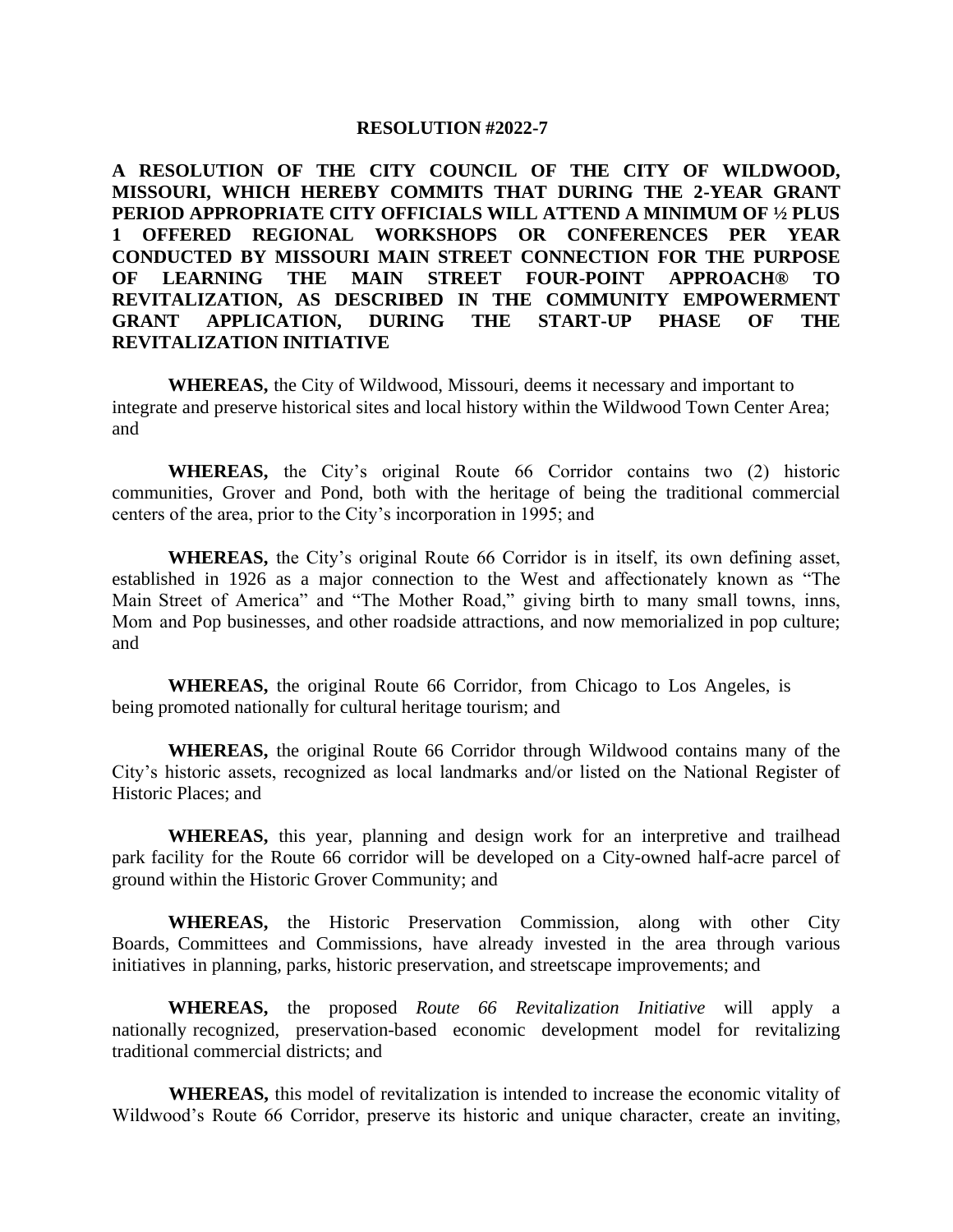accessible, and people-centered streetscape, promote cultural heritage tourism, and empower the local community; and

**WHEREAS,** the anticipated impact of the initiative will benefit the citizens, and businesses, of Wildwood, as well as visitors and the traveling public; and

**WHEREAS,** the proposed *Route 66 Revitalization Initiative* cultivates a defining and unique feature for the Wildwood Town Center Area, promoting the economic development of the City of Wildwood, and protecting its historic character and place in this Country's history.

## **NOW THEREFORE, BE IT RESOLVED BY THE COUNCIL OF THE CITY OF WILDWOOD, MISSOURI, AS FOLLOWS:**

**Section One.** A Letter of Intent will be submitted to Missouri Main Street Connection (MMSC) by March 18, 2022, then a preceding application to the Community Empowerment Grant program, due April 15, 2022, will be made.

**Section Two.** The Mayor, the City Council Members (as noted herein), the City Administrator, the Chair of the Economic Development Committee, and the Chair of the Historic Preservation Commission are hereby authorized, and therefore enabled, as those persons listed below to sign and execute the necessary documents and letters of support for submitting the Letter of Intent to MMSC.

Larry Brost, City Council Member, Ward One 16860 Main Street, Wildwood, Missouri 63040 (636) 458-0440

Teresa Clark, City Council Member, Ward One 16860 Main Street, Wildwood, Missouri 63040 (636) 458-0440

Dan Flaschar, City Council Member, Ward Seven 16860 Main Street, Wildwood, Missouri 63040 (636) 458-0440

Nathan Hopper, City Council Member, Ward Seven 16860 Main Street, Wildwood, Missouri 63040 (636) 458-0440

Joe Garritano, City Council Member, Ward Eight 16860 Main Street, Wildwood, Missouri 63040 (636) 458-0440

Mike Gillani, City Council Member, Ward Eight 16860 Main Street, Wildwood, Missouri 63040 (636) 458-0440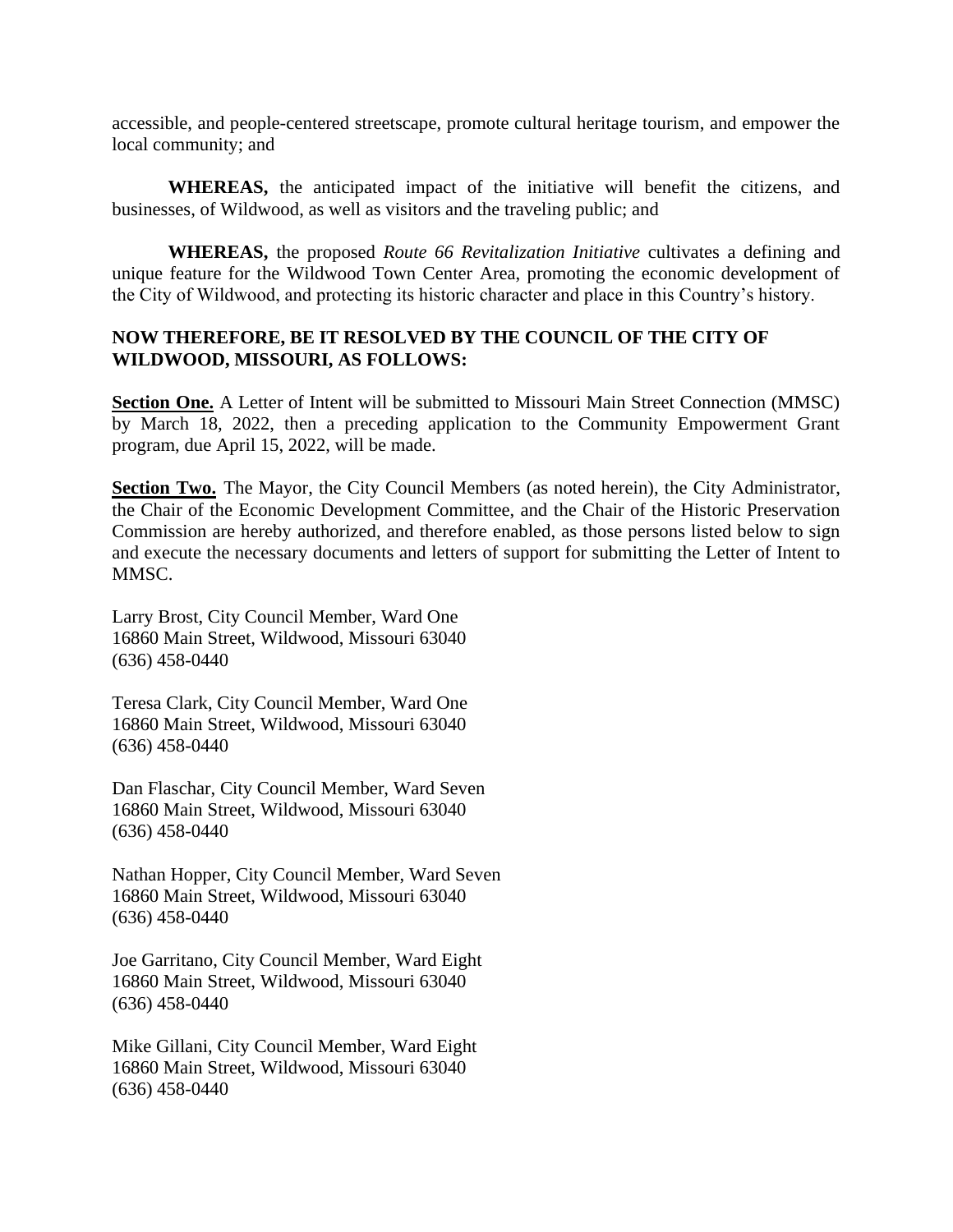Lauren Edens, City Council Member, Ward Two Chair – Economic Development Committee of City Council 16860 Main Street, Wildwood, Missouri 63040 (636) 458-0440

Steve Cross, City Administrator 16860 Main Street, Wildwood, Missouri 63040 (636) 458-0440

Jan Stevens, Chair, Historic Preservation Commission 16860 Main Street, Wildwood, Missouri 63040 (636) 458-0440

**Section Three.** If a grant is awarded, the following items are acknowledged and understood by the City of Wildwood, and its elected and appointed officials, along with City personnel:

a. The City, or the participating individuals, will be responsible for the registration fees, travel costs and meals when attending these regional workshops and conferences.

b. The City, during the start-up phase for a successful local revitalization initiative, will require a commitment of at least two (2) years of our time and energies.

c. The City believes that local government support, volunteer support, and financial support does exist in our community to generate a successful revitalization effort.

d. The City's representatives do commit to enlisting volunteers and raising the funds necessary for sustaining the revitalization effort, as described in the Community Empowerment Grant application.

e. The City agrees to meet the attendance requirements that will be determined for each of the on-site service visits provided in our community by MMSC as described in the Community Empowerment Grant application.

**Section Four.** By endorsing and signing this Resolution, it is understood that Missouri Main Street Connection does not offer financial grants to the designated Affiliate communities. If the complete application is approved and signed, extensive on-site technical assistance and training will be provided from Missouri Main Street Connection as their 60% cost share of the grant. It is also understood that the City will provide the 40% cost share of the grant if the application is approved.

**Section Five.** This Resolution shall be effective upon passage and approval by the City Council of the City of Wildwood, Missouri.

# [THE REMAINDER OF THIS PAGE IS INTENTIONALLY LEFT BLANK.]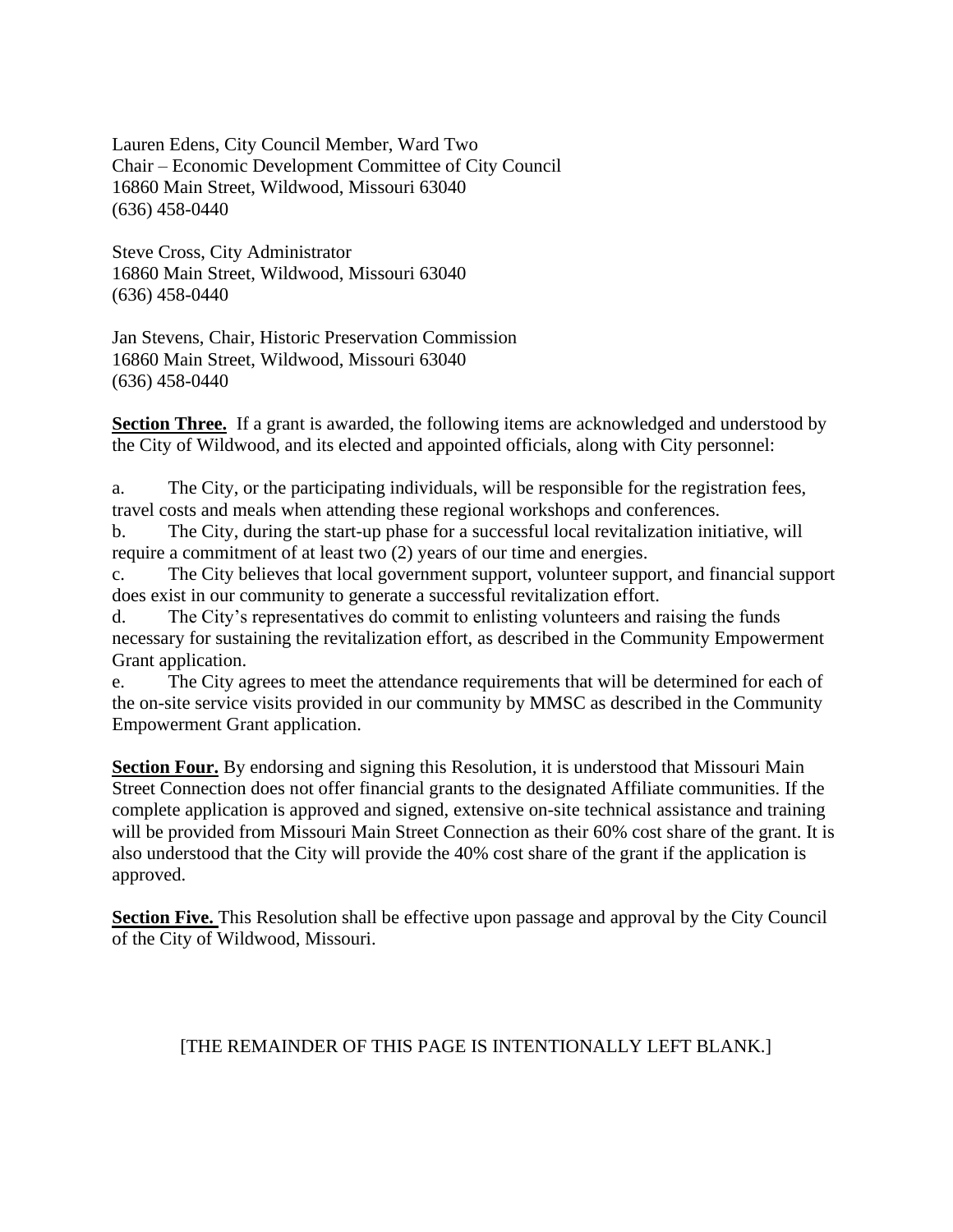Passed and resolved by the Council of the City of Wildwood, Missouri this \_\_\_\_\_\_\_\_\_\_ day of  $\frac{1}{2022}$ ,  $2022$ .

**ATTEST:**

James R. Bowlin, Mayor

\_\_\_\_\_\_\_\_\_\_\_\_\_\_\_\_\_\_\_\_\_\_\_\_\_\_\_\_\_\_\_\_\_\_\_\_

City Clerk

**\_\_\_\_\_\_\_\_\_\_\_\_\_\_\_\_\_\_\_\_\_\_\_\_\_\_\_\_\_\_\_\_\_\_\_\_\_\_\_\_\_\_\_**